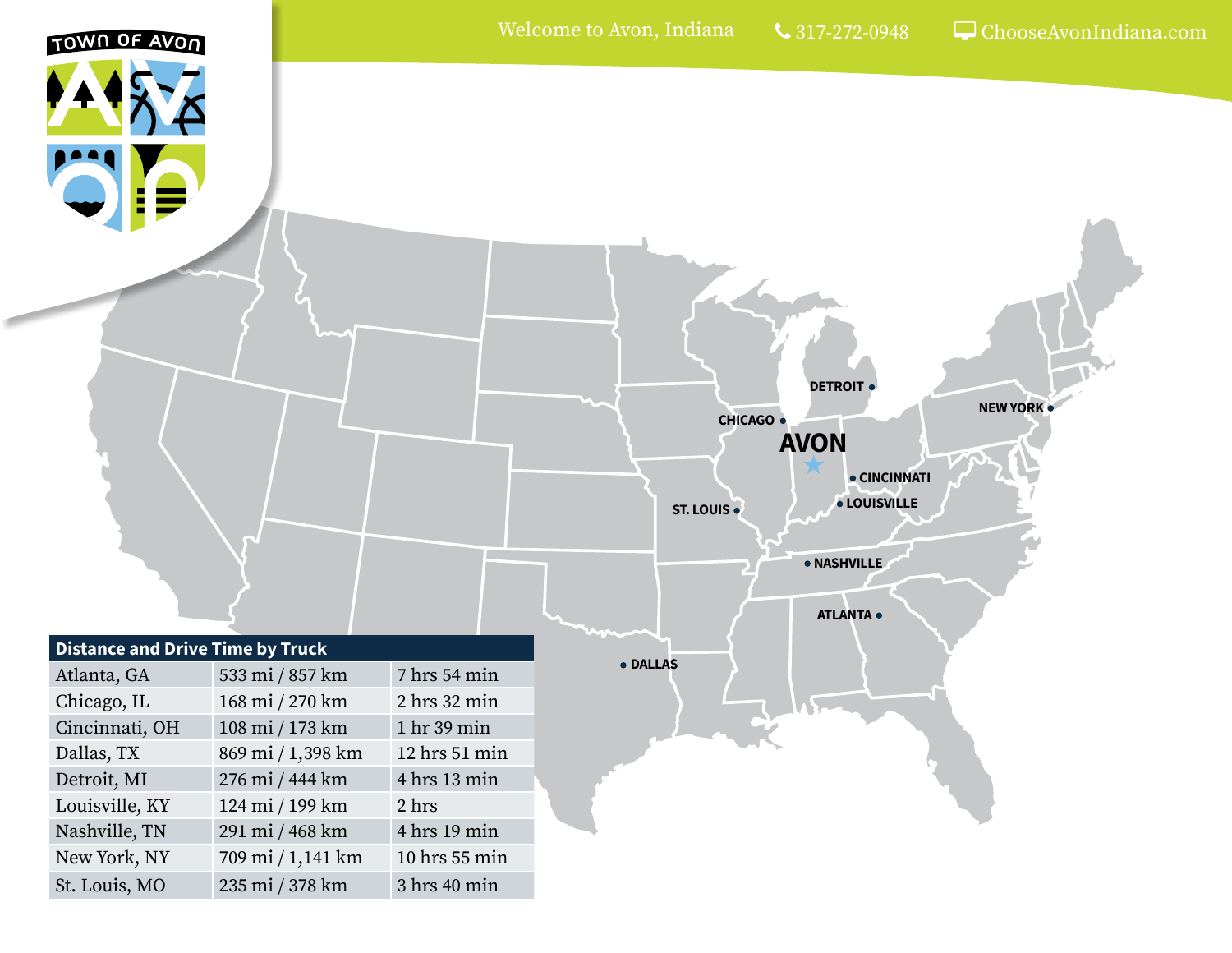

| <b>Distance and Drive Time by Truck</b> |                 |                  |
|-----------------------------------------|-----------------|------------------|
| Cincinnati, OH                          | 108 mi / 173 km | 1 hrs 30 min     |
| Evansville, IN                          | 157 mi / 252 km | 2 hrs 36 min     |
| Lafayette, IN                           | 56 mi / 90 km   | 1 <sup>hr</sup>  |
| Louisville, KY                          | 124 mi / 199 km | 2 hrs            |
| Ft. Wayne, IN                           | 137 mi / 220 km | $2$ hrs $12$ min |